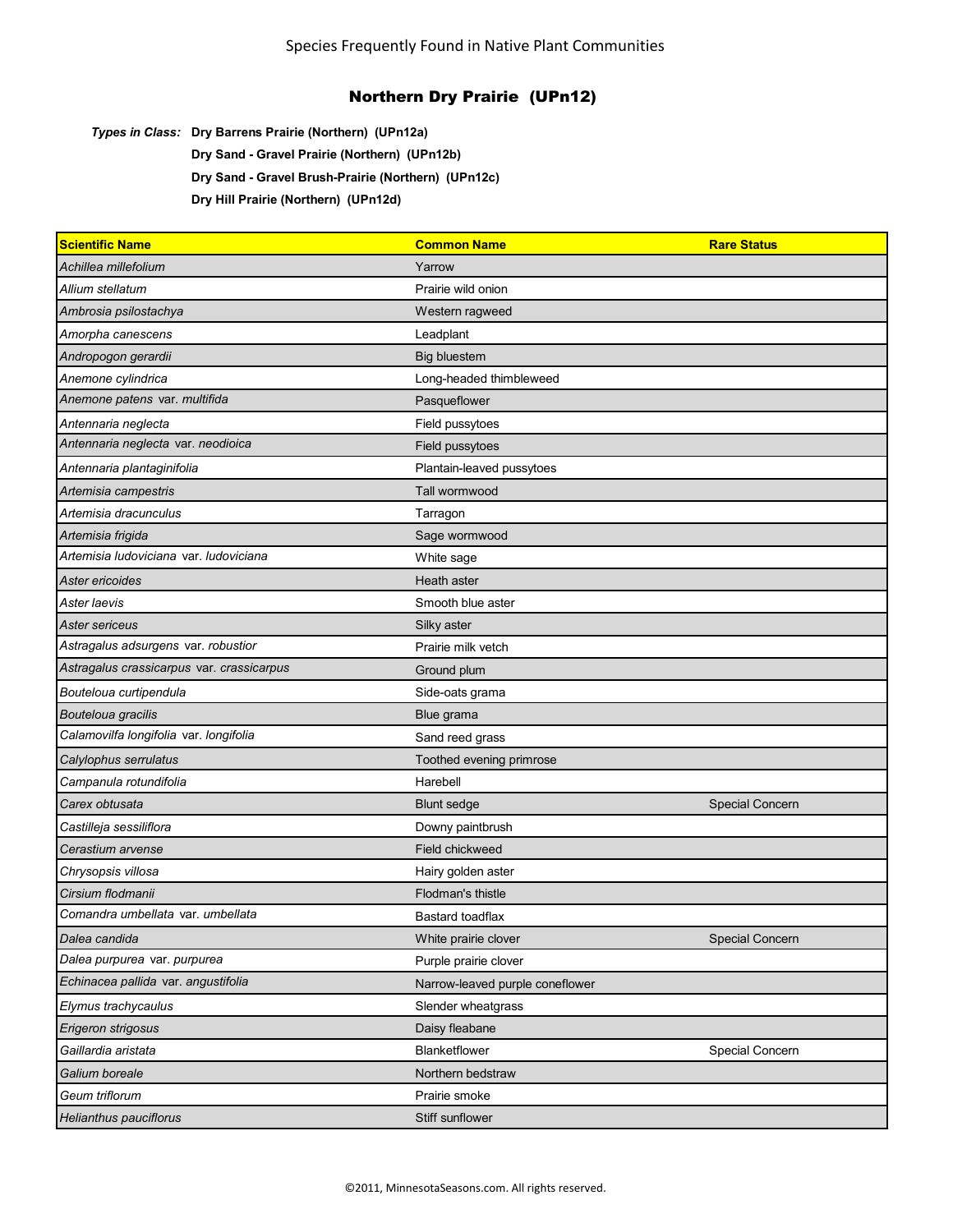| Heuchera richardsonii                  | Alumroot                |
|----------------------------------------|-------------------------|
| Koeleria pyramidata                    | Junegrass               |
| Liatris aspera                         | Rough blazing star      |
| Liatris punctata                       | Dotted blazing star     |
| Linum sulcatum                         | Grooved yellow flax     |
| Lithospermum canescens                 | Hoary puccoon           |
| Lobelia spicata                        | Pale-spiked lobelia     |
| Monarda fistulosa                      | Wild bergamot           |
| Muhlenbergia cuspidata                 | Plains muhly            |
| Panicum wilcoxianum                    | Wilcox's panic grass    |
| Pediomelum esculentum                  | Prairie turnip          |
| Penstemon gracilis                     | Slender beard tongue    |
| Physalis virginiana                    | Virginia ground cherry  |
| Polygala verticillata var. isocycla    | Whorled milkwort        |
| Potentilla arguta                      | Tall cinquefoil         |
| Prunus pumila                          | Sand cherry             |
| Rosa arkansana                         | Prairie rose            |
| Schizachyrium scoparium var. scoparium | Little bluestem         |
| Senecio pauperculus                    | Balsam ragwort          |
| Senecio plattensis                     | Prairie ragwort         |
| Solidago missouriensis                 | Missouri goldenrod      |
| Solidago nemoralis                     | Gray goldenrod          |
| Solidago ptarmicoides                  | Upland white aster      |
| Solidago rigida                        | Stiff goldenrod         |
| Sorghastrum nutans                     | Indian grass            |
| Sporobolus heterolepis                 | Prairie dropseed        |
| Stipa comata                           | Needle-and-thread grass |
| Stipa spartea                          | Porcupine grass         |
| Symphoricarpos albus                   | Snowberry               |
| Symphoricarpos occidentalis            | Wolfberry               |
| Viola palmata var. pedatifida          | Bearded birdfoot violet |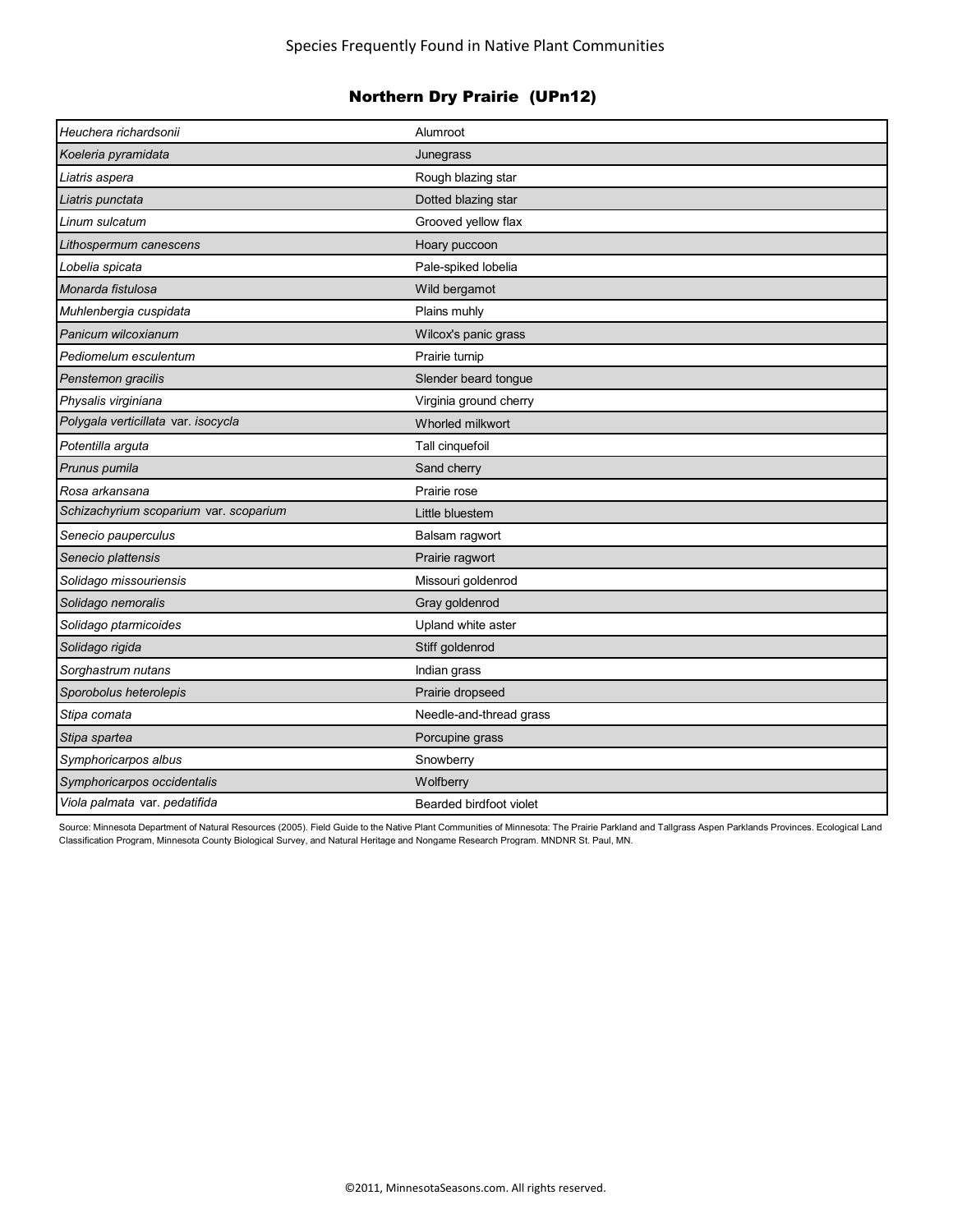#### **Dry Barrens Prairie (Northern) (UPn12a)**

| <b>Scientific Name</b>                      | <b>Common Name</b>     | <b>Rare Status</b> |
|---------------------------------------------|------------------------|--------------------|
| Ambrosia psilostachya                       | Western ragweed        |                    |
| Cyperus schweinitzii                        | Schweinitz's nut sedge |                    |
| Dalea villosa var. villosa                  | Silky prairie clover   |                    |
| Elymus canadensis                           | Nodding wild rye       |                    |
| Eragrostis spectabilis                      | Purple lovegrass       |                    |
| Selaginella rupestris                       | Rock spikemoss         |                    |
| Sporobolus cryptandrus                      | Sand dropseed          |                    |
| Tradescantia occidentalis var. occidentalis | Western spiderwort     |                    |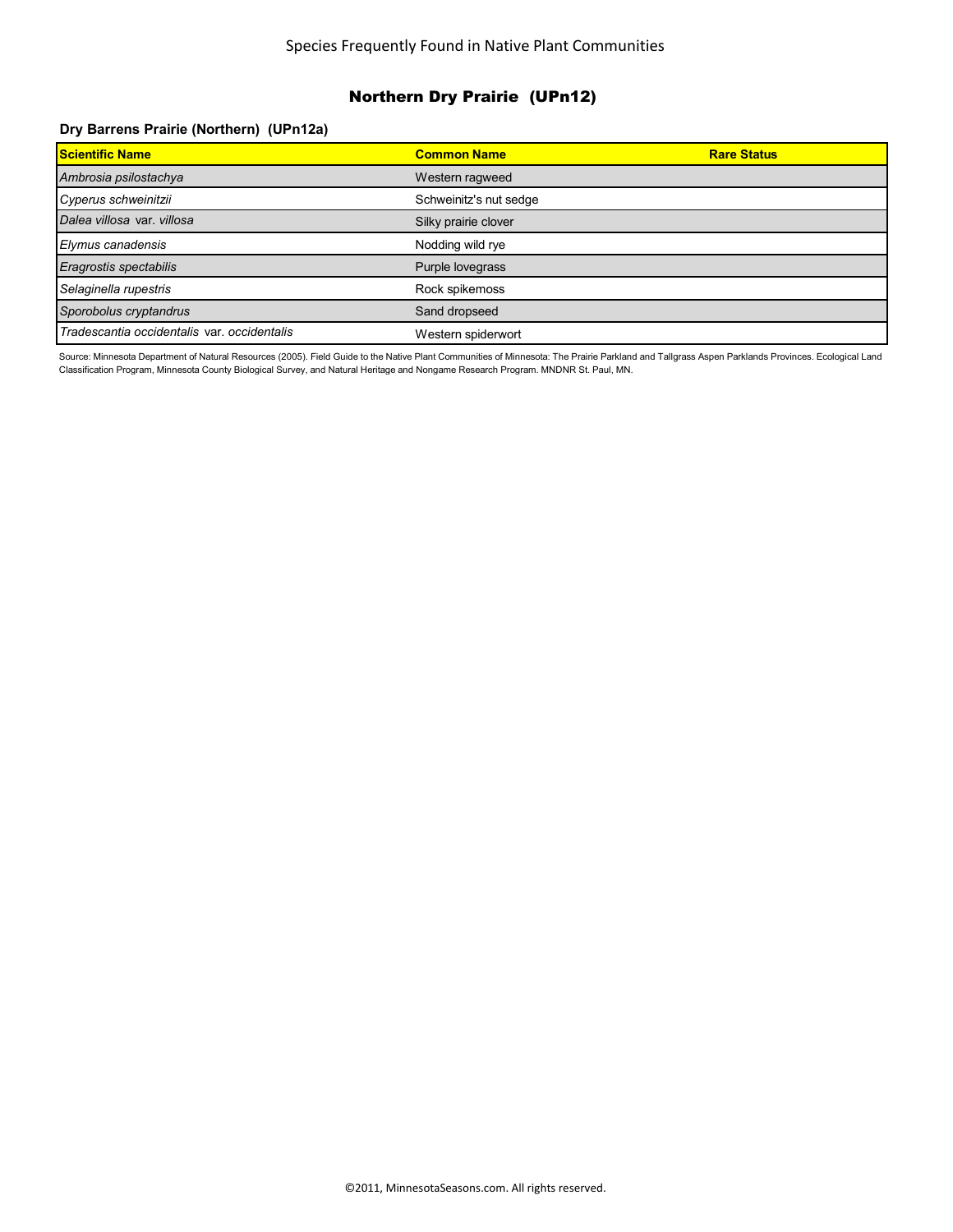### **Dry Sand - Gravel Prairie (Northern) (UPn12b)**

| <b>Scientific Name</b> | <b>Common Name</b>   | <b>Rare Status</b> |
|------------------------|----------------------|--------------------|
| Amorpha canescens      | Leadplant            |                    |
| Aster sericeus         | Silky aster          |                    |
| Chamaerhodos erecta    | Nuttall's groundrose |                    |
| Cirsium flodmanii      | Flodman's thistle    |                    |
| Gaillardia aristata    | <b>Blanketflower</b> | Special Concern    |
| Muhlenbergia cuspidata | Plains muhly         |                    |
| Rosa arkansana         | Prairie rose         |                    |
| Sporobolus heterolepis | Prairie dropseed     |                    |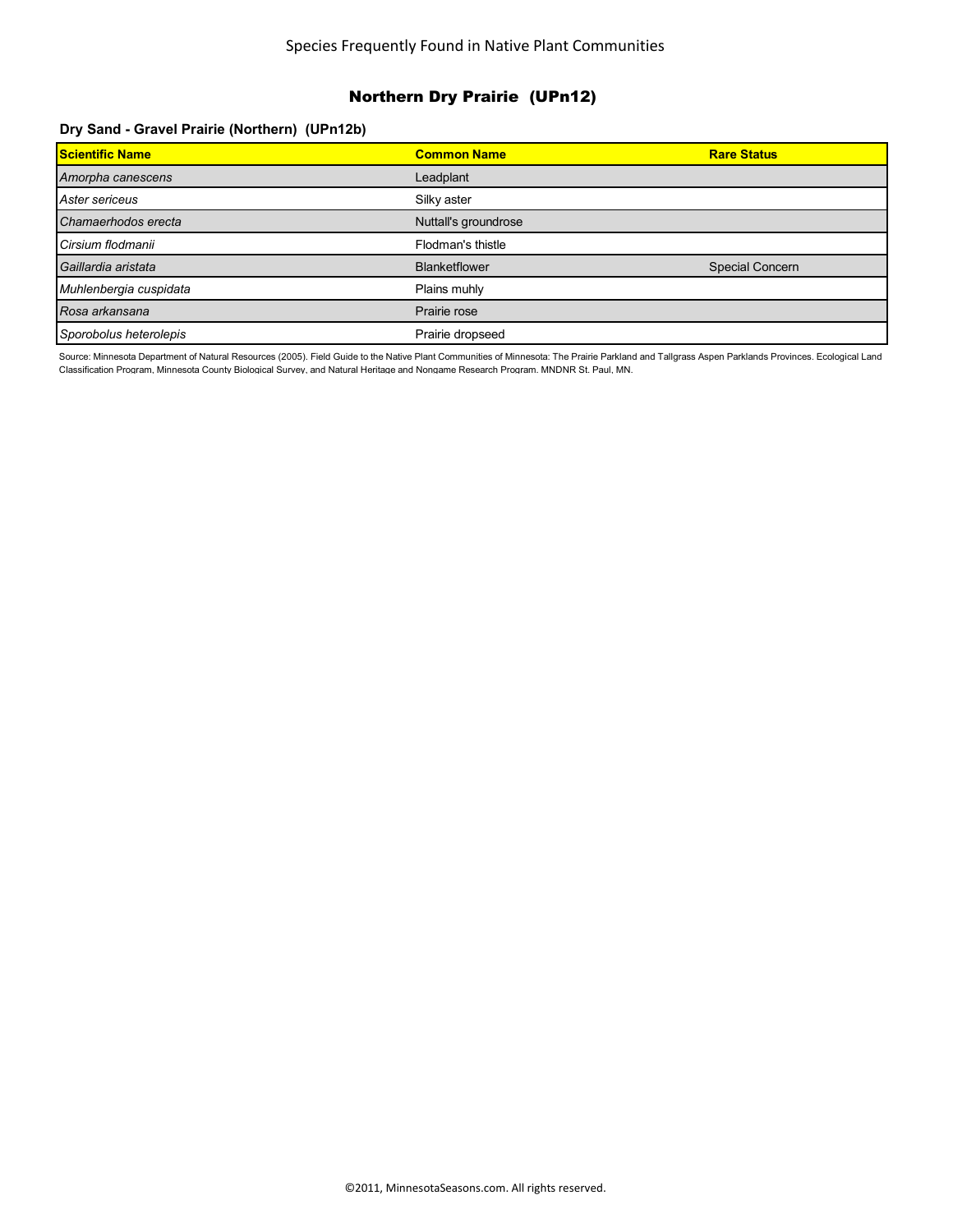### **Dry Sand - Gravel Brush-Prairie (Northern) (UPn12c)**

| <b>Scientific Name</b> | <b>Common Name</b>   | <b>Rare Status</b> |
|------------------------|----------------------|--------------------|
| Aster sericeus         | Silky aster          |                    |
| Chamaerhodos erecta    | Nuttall's groundrose |                    |
| Cirsium flodmanii      | Flodman's thistle    |                    |
| Corylus americana      | American hazelnut    |                    |
| Gaillardia aristata    | <b>Blanketflower</b> | Special Concern    |
| Muhlenbergia cuspidata | Plains muhly         |                    |
| Quercus macrocarpa     | Bur oak              |                    |
| Salix humilis          | Prairie willow       |                    |
| Sporobolus heterolepis | Prairie dropseed     |                    |